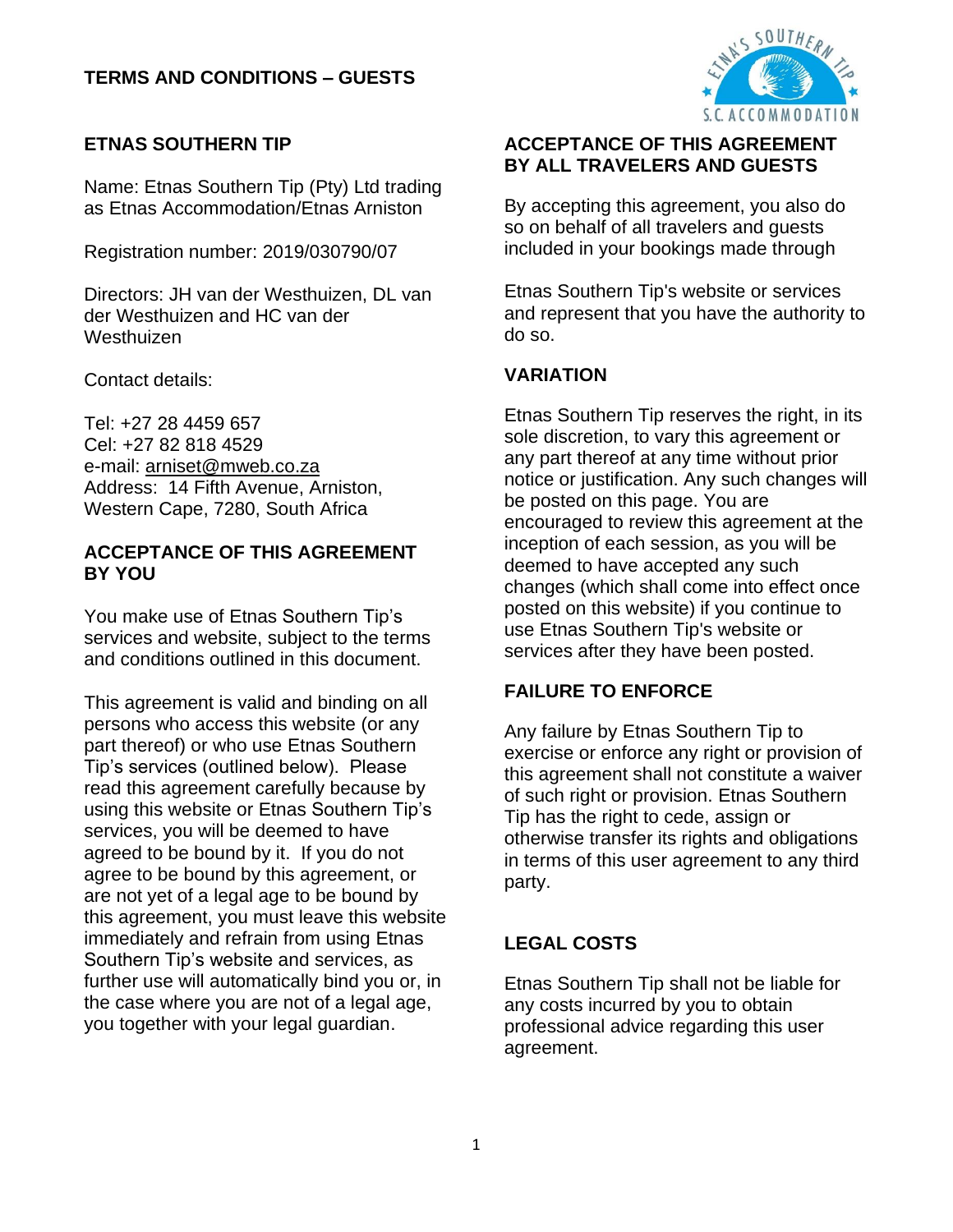## **SERVICE INTERRUPTIONS**

We undertake to maintain our reservation service and the technology supporting it, but we make no representations or warranties, implied or otherwise, that, amongst others, the content and technology available from this website are free from errors or omissions or that the service will be uninterrupted and error free. Etnas Southern Tip shall not be liable for any damage, loss or liability of whatsoever nature arising from any defects that may be found to exist, or may occur from time to time, in the Etnas Southern Tip service. You are encouraged to report any possible malfunctions and errors to arniset@mweb.co.za. Furthermore, Etnas Southern Tip shall not be liable for any direct or indirect loss or damage suffered whatsoever as a result of "hacking" of this website, planned or unplanned outages or the actions of service providers, including Telkom and all relevant hosting and equipment providers. You hereby indemnify and hold Etnas Southern Tip harmless in respect of any claim arising from any "hacking" or other outage of service.

### **JURISDICTION**

The laws of South Africa govern this agreement. You agree that any cause of action that may arise under this user agreement shall be commenced and heard in the appropriate court in South Africa.

## **BOOKING TERMS**

### **ETNAS SOUTHERN TIP'S SERVICES**

Etnas Southern Tip is a self-service accommodation provider that runs a selfservice website.

### **ALWAYS SELF-SERVICE**

It is solely your responsibility to define and provide the correct information during the

booking process, as well as to assess the suitability of any establishment before booking. Do your homework by researching the different establishments and towns and by making sure that you will feel comfortable at the establishments. Make sure that you know the neighborhoods that you will be visiting and make sure that you know the route to travel before your departure.

### **BOOKING IS DIRECTLY WITH THE SUPPLIER**

Any reservation you make using Etnas Southern Tip's Services is booked for you with a third-party supplier or homeowner (a "Supplier"). You acknowledge that Etnas Southern Tip acts as an agent of the Supplier, who undertakes to render the agreed accommodation service to you. Any right of recourse that you may have regarding the supplied accommodation will be directly with the Supplier, although Etnas Southern Tip is always willing to assist wherever possible.

## **QUOTES, RATES AND PRICES**

All rates published on this website are subject to change without notice. Furthermore, rates displayed anywhere on this website, other than a quotation, are to serve as quidelines only. Only quotations offered directly to a user through the website constitute legal offers. Quotations are always subject to the availability of the Supplier.

While Etnas Southern Tip endeavors to display accurate prices; pricing errors do occasionally occur. In such circumstances, Etnas Southern Tip will reprice, even if the amount is included in a quotation or has already been paid for.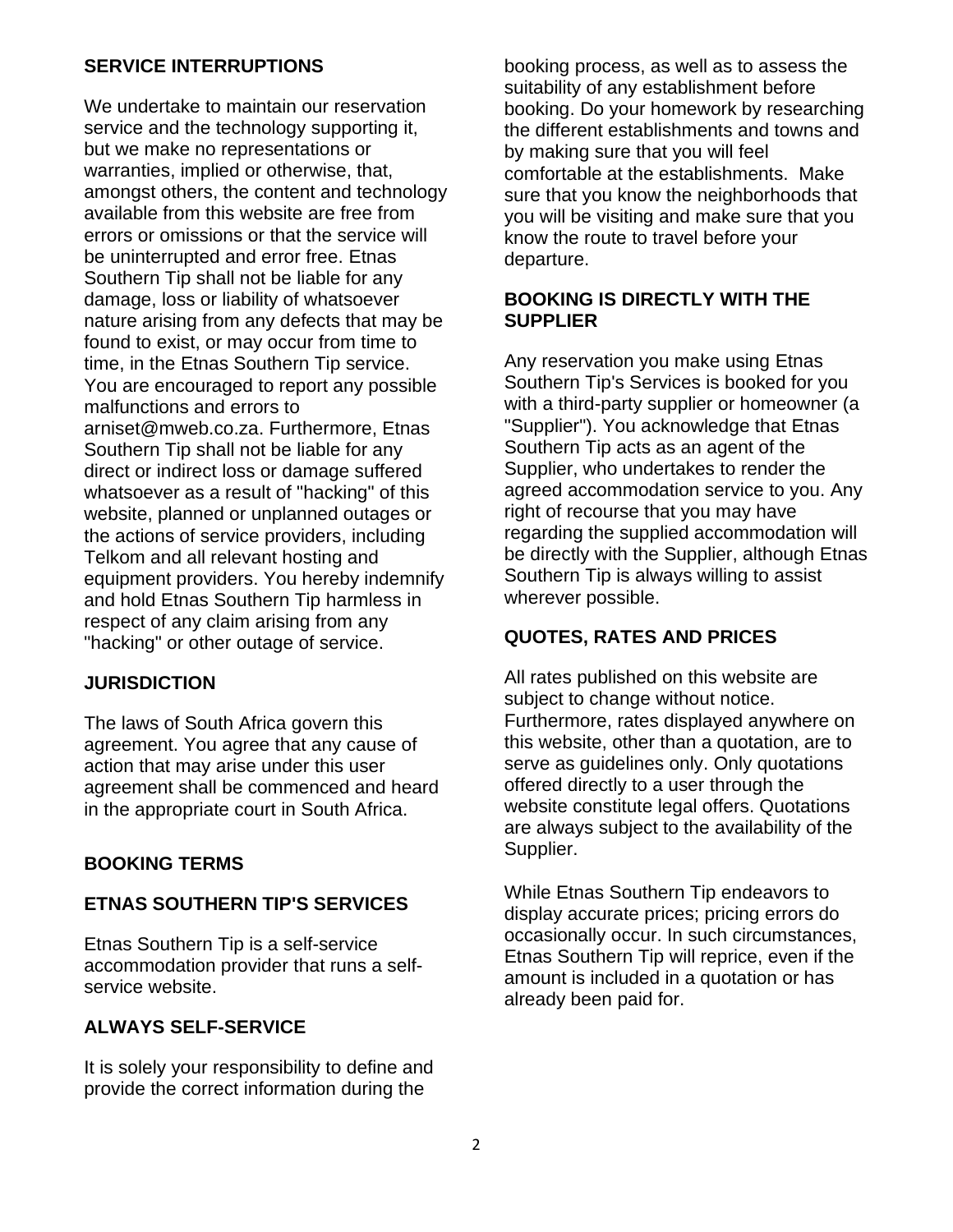HOW TO CALCULATE THE TOTAL COST OF THE STAY:

The rate per night will be shown in the availability calendar. Take this rate and multiply it with the nights that you would like to sleep in the house. Add the applicable cleaning fee stated in the description and add R30 administration fee.

### **YOUR RESPONSIBILITIES**

You understand and accept the responsibilities of using a self-service booking website such as that operated by Etnas Southern Tip. These responsibilities include, but are not limited to:

- ensuring the selection of the correct Supplier with your required characteristics
- checking that accurate details have been supplied and captured in the booking
- ensuring that all your proper travel documentation and permissions have been obtained before completing your booking
- understanding what vaccinations or medication may be recommended for those travelling to South Africa and/or your destination
- ensuring the eligibility of the travelers, including age, health, financial status or any other factor
- any other factors which might influence your ability to take-up or enjoy your booking for example, where the following documents are required, you alone are responsible for ensuring that the relevant travelers have them on hand:
- valid identification
- valid passport(s)
- valid visa(s)
- valid birth certificate(s)

any other documents which may be required during your travels in South Africa.

Etnas Southern Tip also recommends that you seek out insurance products to adequately protect you from the risks associated with your booking. There are various risks associated with travel, and you understand that none of these is guarded against by Etnas Southern Tip. For instance, you should ensure that you are adequately protected against loss for reasons of illness, cancellation, injury, damage to your baggage or property, theft, or any other possibility.

### **NOISE**

**Radios, CDs, tapes, television/DVD sets, musical instruments, etc. shall not be played in such a manner as to cause a nuisance to adjoining houses or flats. Rowdy and boisterous behavior and excessive noise, including ball games and parties are not permitted in the houses or flats. No bachelor's, 21st , matric after parties or any other parties are allowed in ANY of the houses or flats rented out by Etnas Southern Tip.**

**If you do not comply, Etnas Southern Tip or the Suppliers reserves the right to ask that you leave the house or flat and remove your belongings from the premises without any payment or refund to you. Your information will be made available to other agents and you will be blacklisted in the industry.**

### **SMOKING**

In keeping with South African law, Etnas Southern Tip has a NO SMOKING policy. Guests cannot smoke in any of the houses or flats.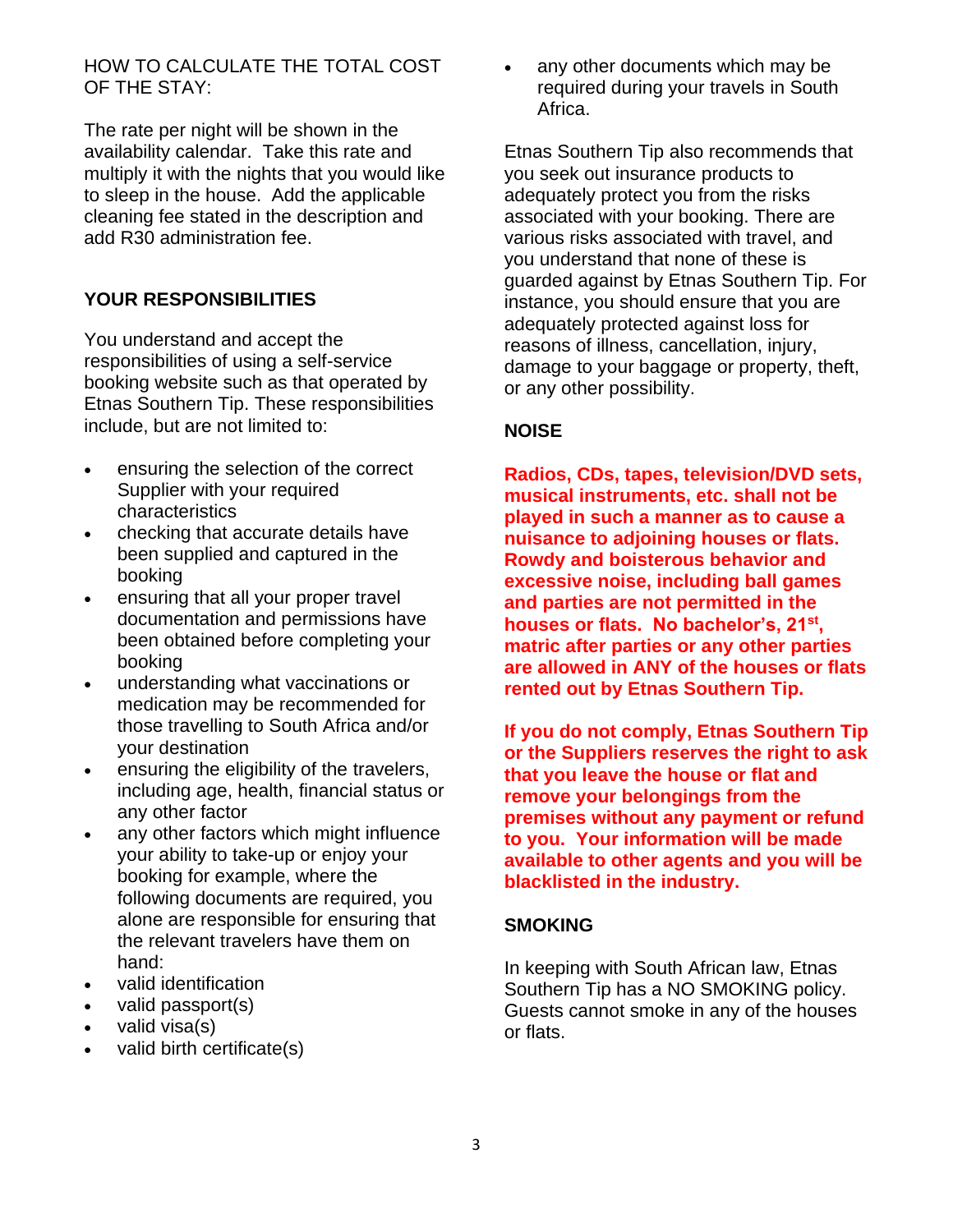## **RIGHT OF ADMISSION**

Please note Etnas Southern Tip or the Suppliers reserves the right to ask that you leave the house or flat and remove your belongings from the premises without any payment or refund to you, if we are of the opinion, that the house or flat has been used in a reckless manner, which could result or has resulted in damage to the premises or compromised the safety of the premises, guests and any other person and/or the Etnas Southern Tip brand.

## **DAMAGE**

You are responsible for any damage to the house or flat caused by you or any person in your party (irrespective of whether the person is staying at the house or flat). Etnas Southern Tip reserves the right to retain your credit card or debit card details and to charge the cost of such damage to property to your account. Etnas Southern Tip is also well within our rights to institute legal action against you without notice.

Your information will be made available to other agents and you will be blacklisted in the industry.

#### **TERMS AND CANCELLATION POLICY OF THE SUPPLIERS APPLY**

Each Supplier will have their own Terms and Conditions and Cancellation Policy that apply to your booking. It is your responsibility to familiarize yourself with these before completing a reservation. You are bound by these terms and conditions and cancellation policy when you complete your reservation.

### **ACCEPTING INSTRUCTION**

Etnas Southern Tip may accept instruction relating to a booking from any party with access to your email account or cellphone number used for the booking, or with

substantive knowledge of the booking (such as the reference number).

## **CANCELLATION POLICY**

All bookings and related charges are nonrefundable unless otherwise stated during the booking process. When a more lenient cancellation policy applies, that policy will be shown to you during the reservation process and included in your booking. In cases where no cancellation policy is shown, please assume a non-refundable booking.

On receipt of a written instruction from you to cancel a reservation, any amount owed to you by the Supplier in question, in terms of its cancellation policy, will be paid to Etnas Southern Tip. Following this, Etnas Southern Tip shall on-pay the received refund to you within 7 days of our receipt of the funds. The funds shall be deposited into your bank account (less any applicable fees). Etnas Southern Tip shall not be obliged to make any payments to you if you are not entitled to a refund, or the funds cannot be recovered from the Supplier.

### **UNAVAILABLE BOOKINGS**

If, after you have made payment for a booking, a Supplier no longer has your selected service available, Etnas Southern Tip will undertake to find you a suitable alternative or, failing that, refund you in full.

### **PAYMENT OPTION**

## **NO CASH PAYMENTS AND NO CREDIT CARD FACILITIES**

No cash payments over the counter of any bank or cash payments at ATM's are excepted.

## **IF YOU MAKE A CASH DEPOSIT PAYMENT, EXTRA BANK CHARGES**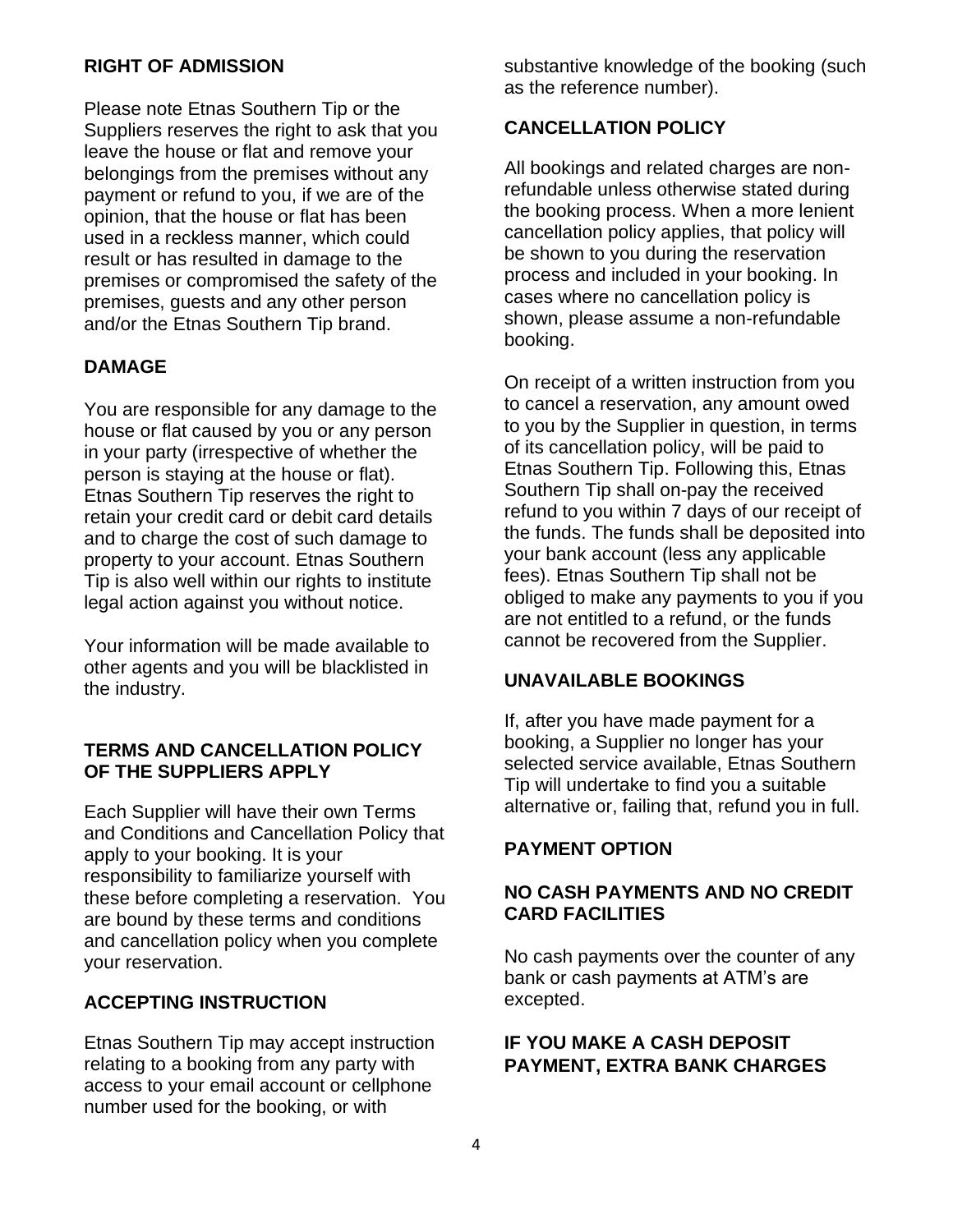## **WILL BE CHARGED ACCORDING TO THE FOLLOWING FORMULA:**

## **CASH DEPOSIT AT ABSA COUNTER OR ANY ATM – R8,00 + 1,60% OF DEPOSITED VALUE (MINIMUM R35).**

PLEASE refrain from making cash deposits as it entails extra administration costs.

ONLY Electronic Fund Transfers are accepted. No cheque payments are accepted.

EFT into the following bank account ONLY:

Account name: Etnas Southern Tip (Pty) Ltd ABSA Cheque Account Bredasdorp: Branch code: 632005 Account Number: 40 9580 9952 Swift code: ABSA ZA JJ

You can make use of the safe, instant EFT payment portal linked to Etna's Southern Tip's web-site.

## **PROOF OF PAYMENT**

To confirm a booking PROOF OF PAYMENT must be sent to [arniset@mweb.co.za.](mailto:arniset@mweb.co.za) If no proof of payment is received**, no booking can or will be confirmed**.

## **FEES AND COMMISSIONS**

Etnas Southern Tip may charge you fees for services related to bookings, such as for placing, modifying, amending or cancelling the booking. Etnas Southern Tip may receive payments or commissions from Suppliers for bookings. Etnas Southern Tip may offer additional service offerings, optional or bundled, that may be offered directly by Etnas Southern Tip or by Etnas Southern Tip acting as an agent of a Supplier.

### **DISSATISFACTION**

If, for any reason, you are dissatisfied with your booking, please call Etnas Southern Tip immediately. If your dissatisfaction emerges during your stay, you are encouraged to contact Etnas Southern Tip immediately so that, where possible, the situation can be rectified for the rest of your stay.

Please make use of the following after hours emergency number, only available to guests that are currently staying at houses rented out by Etnas Southern Tip. 079 805 1326.

This number is only for emergencies, not for bookings or enquiries. If you contact us after your stay we do not, however, guarantee that we will be able to resolve your experience to your satisfaction.

# **DISCLAIMER**

Neither Etnas Southern Tip nor any of its directors, employees, officers, representatives, agents, consultants, suppliers, service providers or subcontractors ("Indemnified Parties"), shall be liable for any direct, indirect, special or consequential losses or damages of whatsoever nature that may result from:

- 1. your access to or use of this website; or
- 2. your purchasing and/or using any of the services available on this website; or
- 3. the unavailability of any of the services provided on this website; or
- 4. the inability to access this website or use the services available on this website; or
- 5. the violation of these conditions of use or any other laws, regulations and rules by you; or
- 6. Your interaction with any Supplier. Such interactions may include but are not limited to, any stay made at any